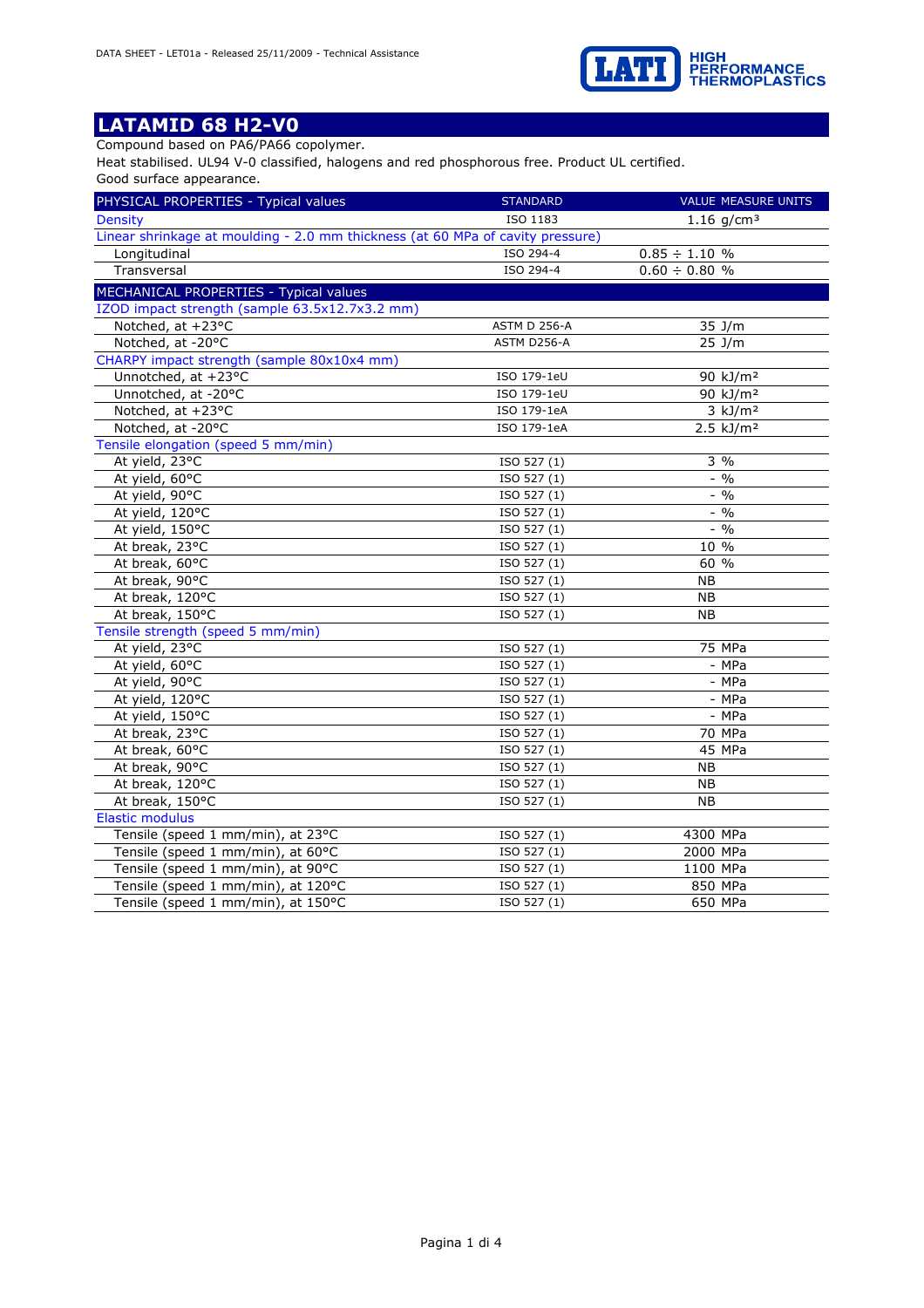

Compound based on PA6/PA66 copolymer.

Heat stabilised. UL94 V-0 classified, halogens and red phosphorous free. Product UL certified. Good surface appearance.

| THERMAL PROPERTIES - Typical values            | <b>STANDARD</b>    | <b>VALUE MEASURE UNITS</b>      |
|------------------------------------------------|--------------------|---------------------------------|
| Coefficient of linear thermal expansion (CLTE) |                    |                                 |
| +30°C to +100°C (longitudinal)                 | ASTM D 696         | 80 $\mu$ m/(m· $\textdegree$ C) |
| VICAT - Softening point                        |                    |                                 |
| 49 N (heating rate 50°C/h)                     | ISO 306            | 210 °C                          |
| <b>HDT - Heat Deflection Temperature</b>       |                    |                                 |
| $0.45$ MN/m <sup>2</sup>                       | <b>ISO 75</b>      | 205 °C                          |
| $1.81$ MN/m <sup>2</sup>                       | <b>ISO 75</b>      | 95 °C                           |
| C.U.T. - Continuous Use Temperature (20,000h)  | ---                | 100 °C                          |
| FLAMMABILITY - Typical values                  |                    |                                 |
| Oxygen Index                                   | <b>ASTM D 2863</b> | 30 %                            |
| Flammability rating                            |                    |                                 |
| 3.00 mm thickness                              | <b>UL 94</b>       | V-0 rating                      |
| 1.50 mm thickness                              | <b>UL 94</b>       | V-0 rating                      |
| 0.75 mm thickness                              | <b>UL 94</b>       | V-0 rating                      |
| <b>GWFI - Glow Wire Flammability Index</b>     |                    |                                 |
|                                                | IEC 695-2-12       | GWFI: 960/1.0mm                 |
|                                                | IEC 695-2-12       | GWFI: 960/2.0mm                 |
| <b>GWIT - Glow Wire Ignition Test</b>          |                    |                                 |
|                                                | IEC 695-2-13       | GWIT: 750/1.0mm                 |
|                                                | IEC 695-2-13       | GWIT: 700/2.0mm                 |
| ELECTRICAL PROPERTIES - Typical values         |                    |                                 |
| CTI - Comparative Tracking Index               |                    |                                 |
| solution A (without surfactant)                | <b>IEC 112</b>     | 600 V                           |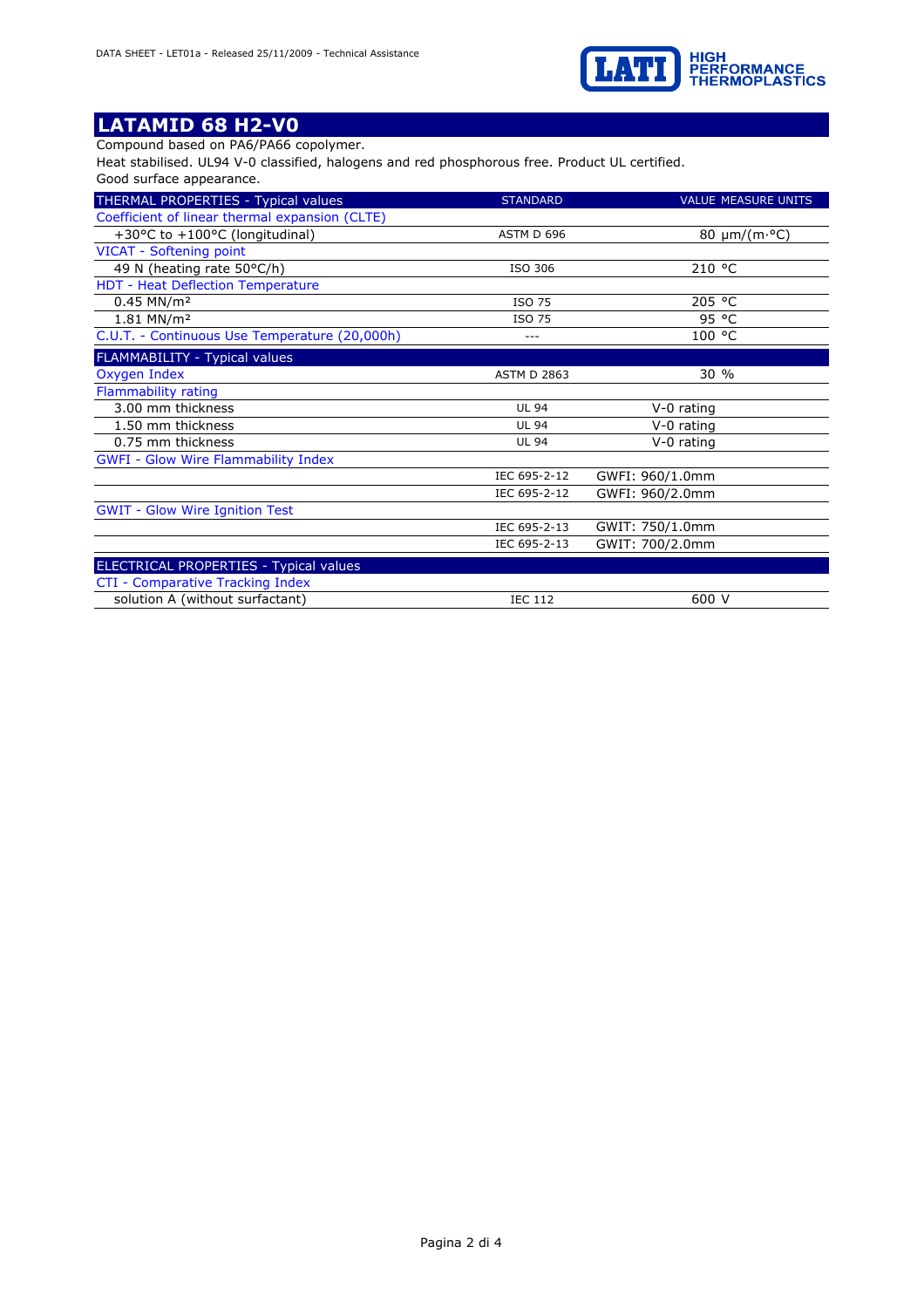

Compound based on PA6/PA66 copolymer.

Heat stabilised. UL94 V-0 classified, halogens and red phosphorous free. Product UL certified.

## Good surface appearance.

PREDRYING CONDITIONS At least 3 hours at 90  $\div$  100°C

These are the suggested conditions to reduce the moisture content to adequate levels. Temperature and drying time are reduced when using vacuum ovens. A particularly wet material may need longer drying time.

## ACTUAL MELT TEMPERATURE 245 ÷ 255°C

The injection machine settings needed to obtain the suggested melt temperature will depend greatly on shot size and machine capacity, as well as other molding parameters such as: injection speed, screw RPM, back pressure, etc. On small machines, running short cycles, it is possible to use higher melt temperatures to improve plastification, fluidity and surface appearance, paying attention to any indication of material degradation.

## MOULD TEMPERATURE 70 ÷ 90°C

The mold temperature suggested above is the actual steel temperature. This can be significantly different from the tool settings, due to the cooling system efficiency and the accuracy of the temperature control on the tool.

### **INJECTION SPEED Medium** Medium

The advisable injection speed greatly depends on cavity geometry and injection machine size. The use of high injection speed can improve the surface appearance, but it can also cause outgassing and burn marks due to overheating through shear stress.

#### REGRIND USAGE

The use of regrind is possible, but should be assessed on the basis of the project, moulding parameters, and type of grinding. The effect of using regrind on material properties must be evaluated by the customer on its specific project and process. High percentages of regrind can cause a reduction in viscosity, reducing mechanical properties, reducing mechanical properties

## HOT RUNNER MOULDS

Hot runner moulds are not recommended, but can be used when a very tight temperature control is assured and the cycle time is short.